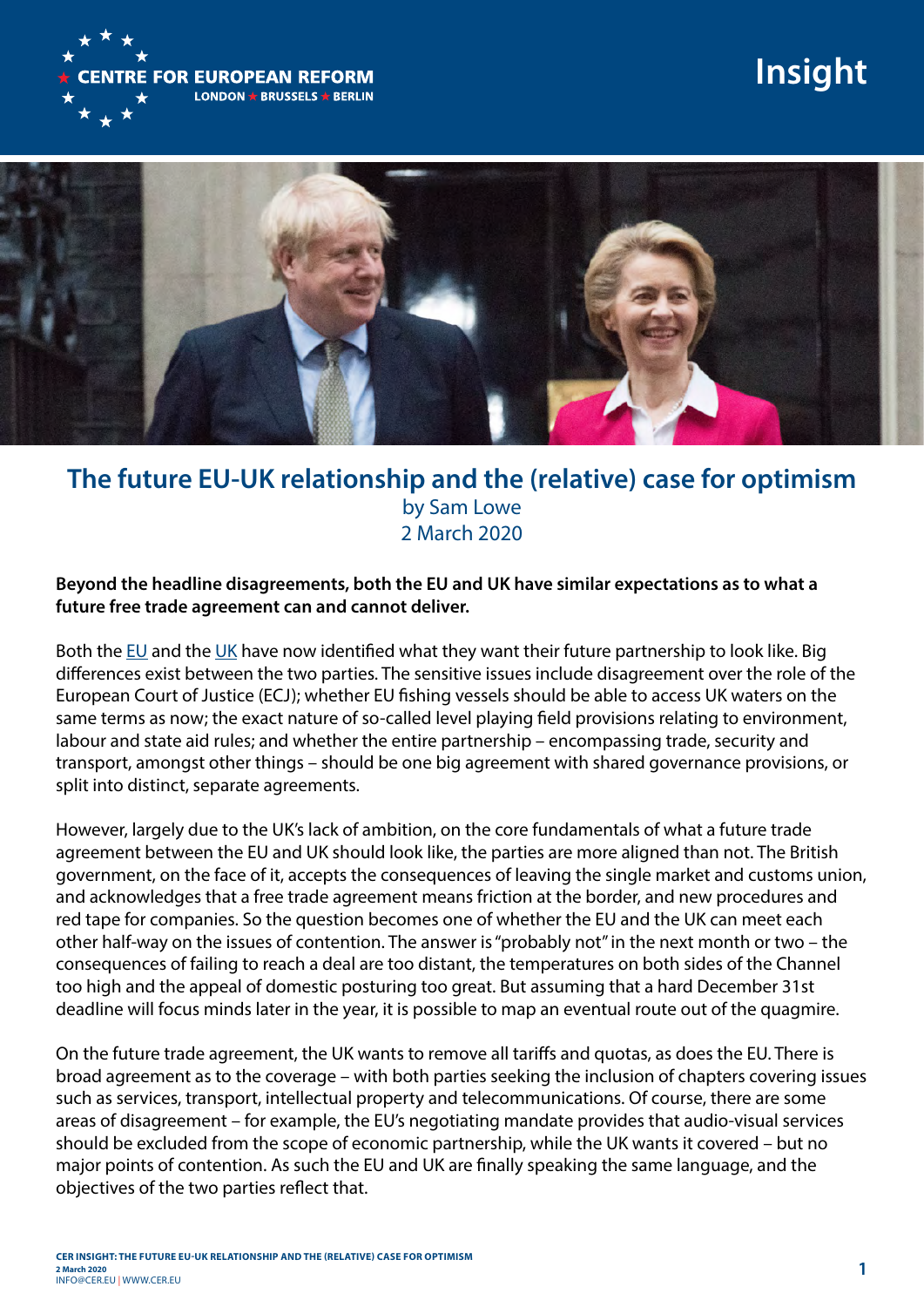

Yet if the talks are ever to get to the point where negotiators are discussing the areas of broad agreement, compromises will need to be found on the stickier issues, which can be viewed as pre-conditions for the EU engaging on the substantive trade talks. Firstly, when it comes to fish – and specifically on whether the EU and UK can come to an arrangement determining the criteria by which EU fisherpeople can fish in British seas (and vice-versa) – the opening positions are far apart. The EU wants to effectively maintain existing conditions and quota shares, while the UK wants to move to a system of yearly negotiations over the total allowable catch and shares, similar to the arrangement the EU has in place with Norway.

Whether a compromise here is possible effectively boils down to the question of whether there is a middle ground between access to fishing waters and fish being negotiated yearly, or locked in from day one. The UK certainly has a small bit of leverage here, but its hand is not as strong as it would like to think. British people tend not to eat British fish, and around two thirds of the exported catch ends up in the EU. Failure to reach an arrangement with the EU, and subsequent EU tariffs on British fishing exports, would be very damaging to parts of the industry, particularly the shellfish, fish processing and wholesale sectors.

The EU also wants the UK to commit not to roll back existing levels of environmental and labour protections, and to commit to maintaining similarly high levels of protections to the EU into the future. It wants the commitments to be enforceable under the dispute settlement mechanism of the broader agreement, and to retain the right to unilaterally suspend concessions if the UK were to change rules in ways that are perceived as giving its exporters an unfair competitive advantage over their EU-based competitors while a dispute runs its course. The UK, on the other hand, is only prepared to make a general commitment "not to weaken or reduce" the levels of protection afforded by its environment laws, labour laws and standards in order to encourage trade or investment. It is also prepared to reaffirm its commitment to existing international labour and environmental agreements. And as is the case with other EU free trade agreements, the UK does not want its labour and environment commitments to be legally binding.

In practice, the EU's position is that if the UK undercuts the EU in future, Brussels will be able to protect itself, most probably in the form of tariffs. So the decision facing the UK is whether to accept tariffs now, as a result of not reaching an agreement, or to remove tariffs on day one, but accept that some might be reinstated at some point in the future. Furthermore the risk of tariffs applying in the future would only ever become reality in the really quite unlikely event the UK significantly diverges from the EU when it comes to levels of environmental and labour protections. And while the UK would need to back down on its position that environment and labour provisions should not be covered by dispute settlement or enforceable, the government can argue that it would have to do so anyway in its trade negotiations with the United States, which, in contrast to the EU's usual approach, includes enforceable labour and environmental provisions in its trade agreements as a matter of course.

On subsidies, the EU wants its state aid law to continue to apply to and in the UK, now and into the future. This would be enforced by an independent British enforcement authority, which should work closely with the European Commission. Any disputes regarding the correct application of EU state aid law would be dealt with via an independent arbitration panel, but as it would be in relation to EU law, the ECJ's interpretation would ultimately guide the panel's decisions. This would see EU law continue to apply across the entire UK indefinitely. While the UK has already agreed in the withdrawal agreement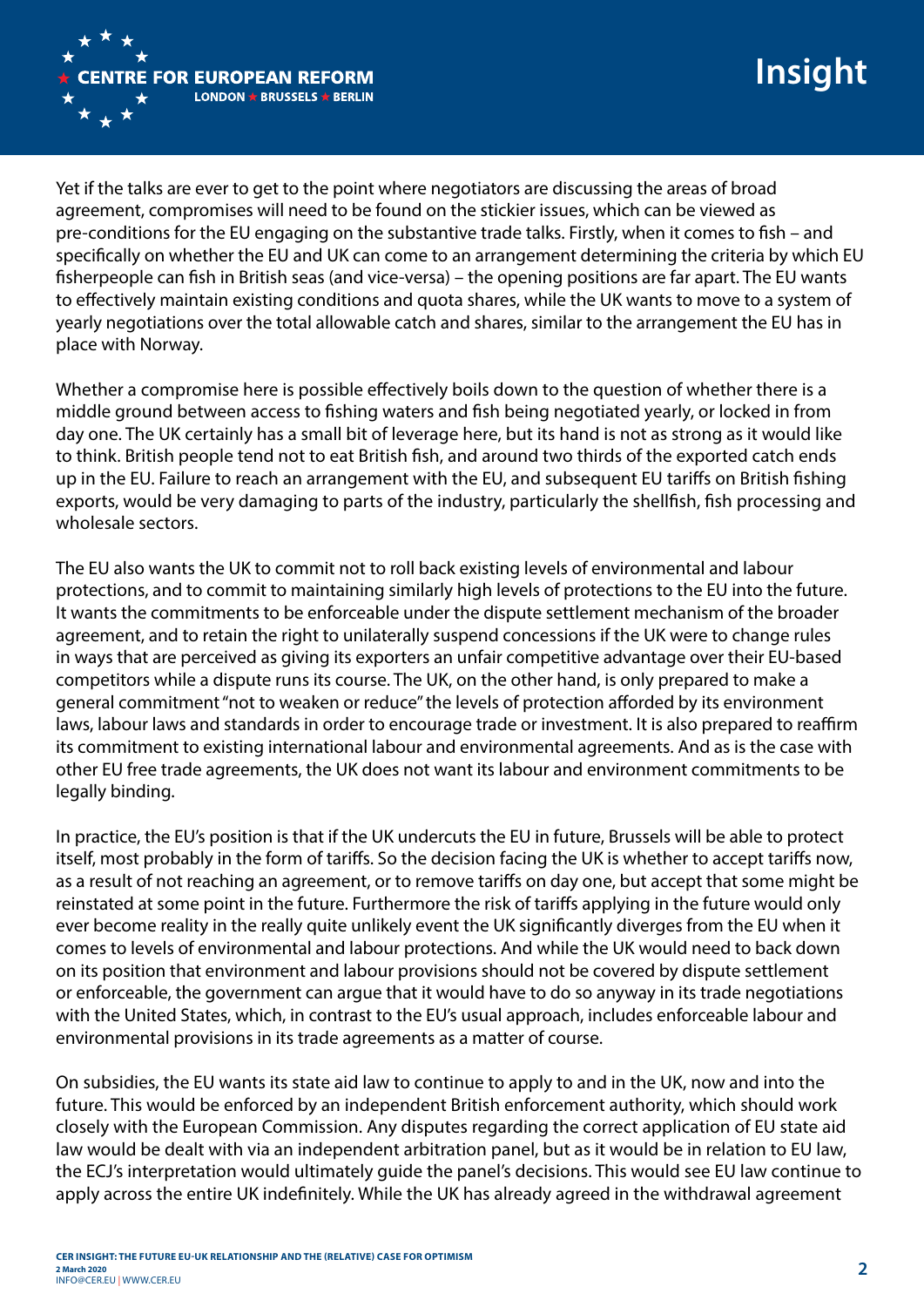

to follow EU state aid rules in respect of Northern Ireland, for Great Britain, which will have a less integrated relationship than Northern Ireland, the EU's proposal is seen in London as an example of massive overreach.

If there is to be an eventual agreement, this is one area where the EU will need to compromise. The focus should shift away from the direct application of EU state aid law in Great Britain, and instead towards an approach focused on achieving the same outcomes via different means and common high standards. Disputes could be settled via arbitration, and similar to the proposal on environment and labour, interim tariffs could unilaterally be put in place in the event of government subsidies being perceived to unfairly distort competition, while the arbitration panel was deliberating.

Absent the direct application of EU state aid law in the UK, the issue of the European Court of Justice would become far less contentious. In the event of a dispute, as per the EU's negotiating mandate, the ECJ only comes into play if a question of interpretation of EU law is raised, in which case the independent arbitration panel should treat the ECJ's interpretation as binding when reaching its decision. Yet, in practice, this would be true of very few, perhaps no disputes, between the EU and the UK in the context of the proposed trade agreement. Besides, the UK, and its current government, has already signed up to such an approach in the Withdrawal Agreement.

On the broader structure of the future partnership, the EU wants the multiple pillars of co-operation (for example, trade, aviation, social security, justice and home affairs and defence) to ultimately sit beneath a single horizontal governance framework, which would house the dispute settlement process, and contain provisions to facilitate continued political dialogue and the evolution of the agreements over time.

The UK would rather negotiate distinct agreements, and keep the different areas of co-operation separate from each other; it fears that joining everything together would allow the EU to threaten sanctions in unrelated areas in the event of perceived British non-compliance with one particular bit of the agreement. The UK's fears are justified; this is exactly one of the reasons the EU wants to join everything together. But it should also appreciate that the EU is unlikely to budge – it does not want to re-create the issue it has with Switzerland, where it has over 100 separate bilateral treaties in an arrangement it considers inadequate and is close to remedying.

Additionally, if talks are to reach a satisfactory conclusion, the UK will need to uphold commitments it has already made. The EU has made the completion of a new economic partnership conditional on the UK's implementation of the Withdrawal Agreement's Northern Ireland protocol – which sees goods entering Northern Ireland treated as if they are entering the EU, unless agreed otherwise. Currently, the EU fears the UK is trying to wriggle out of its obligations to implement EU rules in respect of goods entering Northern Ireland from Great Britain so is taking an absolutist line. Yet, if the UK stops obfuscating, and accepts the reality of what it has agreed to, there is much scope for a so-called de-dramatisation of the border. Since British institutions are responsible for enforcing compliance in both Great Britain and Northern Ireland, there is a much greater scope for importer/exporter obligations being managed away from the border and through existing processes.

A deal between the EU and the UK by the end of the year is still possible. But it will require both parties to drift away from their opening positions. In practice, it requires the UK to move a lot, and the EU to move a little. This is what happened during the withdrawal agreement negotiations, in which Boris